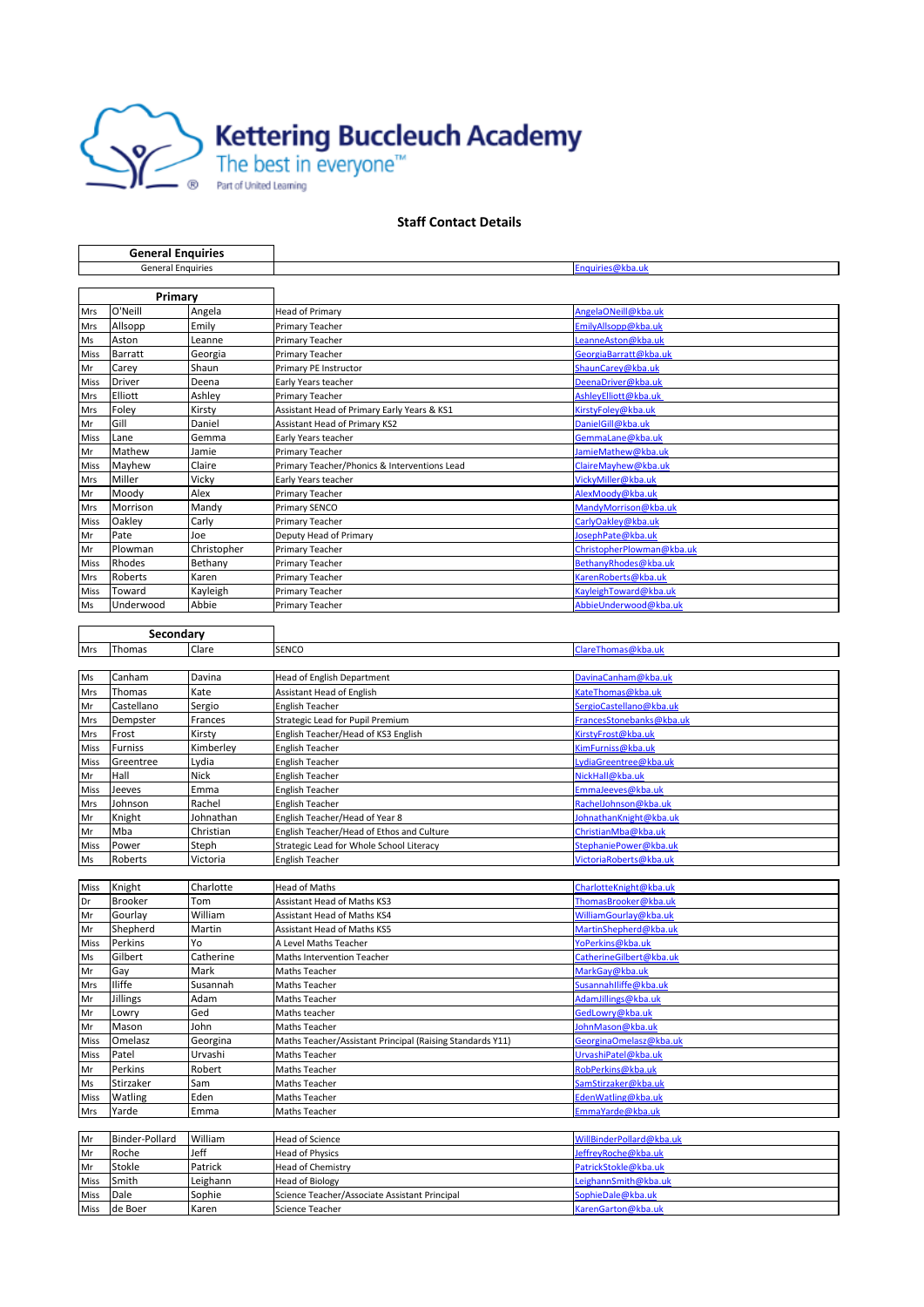| Mr        | Dhadli                        | Cameron   | Science Teacher                                    | CameronDhadli@kba.uk                    |
|-----------|-------------------------------|-----------|----------------------------------------------------|-----------------------------------------|
| Mrs       | Earle                         | Rebecca   | Science Teacher                                    | RebeccaEarle@kba.uk                     |
| Mrs       | Gibbs                         | Alice     | Science Teacher/Head of KS3                        | AliceGibbs@kba.uk                       |
| Miss      | Mason                         | Laura     | Science Teacher/Assistant Head of Year 7           | LauraMason@kba.uk                       |
| Mr        | Mitchell                      | Lewis     | Science Teacher                                    | LewisMitchell@kba.uk                    |
|           |                               | Ananya    |                                                    | AnanyaSengupta@kba.uk                   |
| Miss      | Sengupta                      |           | Science Teacher                                    |                                         |
| Miss      | Syed-Anderson                 | Wajiha    | Science Teacher                                    | Wajiha Syed@kba.uk                      |
| Mrs       | Vincent                       | Naomi     | Science Teacher                                    | NaomiVincent@kba.uk                     |
|           |                               |           |                                                    |                                         |
| Mrs       | Fraher                        | Vikki     | <b>Head of Social Sciences</b>                     | VikkiFraher@kba.uk                      |
| Mrs       | Druce                         | Tracy     | Head of Health & Social Care                       | TracyDruce@kba.uk                       |
| Mrs       | Randle                        | Alison    | Head of Psychology                                 | Alison Randle@kba.uk                    |
| Mr        | Waring                        | Peter     | Psychology Teacher                                 | PeterWaring@kba.uk                      |
| Mrs       | Coates                        | Amy       | <b>Head of Sociology</b>                           | AmyCoates@kba.uk                        |
|           |                               |           |                                                    |                                         |
| Mrs       | Collins                       | Rebecca   | <b>Head of Geography</b>                           | RebeccaCollins@kba.uk                   |
| Miss      | Tracy                         | Kay       | Assistant Head of Geography KS4                    | KayTracy@kba.uk                         |
| Mrs       | Green                         | Hayley    | Assistant Head of Geography KS5                    | HayleyGreen@kba.uk                      |
| Mr        | Brown                         | Andy      | Geography Teacher                                  | AndyBrown@kba.uk                        |
| Mr        | Douglas                       | Michael   | Geography Teacher                                  | MichaelDouglas@kba.uk                   |
| Miss      | Goacher                       | Leah      | Geography Teacher/Associate Assistant Principal    | Leah Goacher@kba.uk                     |
| Mr        | Henderson                     | Paul      | Geography Teacher                                  | PaulHenderson@kba.uk                    |
| Miss      | Rowden                        | Ellie     | Geography Teacher                                  | EllieRowden@kba.uk                      |
|           |                               |           |                                                    |                                         |
| Mr        | Prudden                       | Daniel    | Head of History and RE                             | DanielPrudden@kba.uk                    |
| Miss      | Holland                       | Amy       | Assistant Head of History KS3                      | AmyHolland@kba.uk                       |
| Miss      | Bean                          | Charlotte | <b>History Teacher</b>                             | CharlotteBean@kba.uk                    |
|           | Bainbridge                    |           |                                                    |                                         |
| Miss      |                               | Georgia   | <b>History Teacher</b>                             | GeorgiaBainbridge@kba.uk                |
| Mrs       | Chan                          | Emma      | <b>History Teacher</b>                             | EmmaChan@kba.uk                         |
| Mr        | Teare                         | Jon       | <b>History Teacher</b>                             | JonTeare@kba.uk                         |
| Mr        | Atkinson                      | Steven    | RE Teacher                                         | Steven Atkinson@kba.uk                  |
| Ms        | O'Sullivan                    | Wendy     | Lead Teacher of Philosophy & Ethics                | Wendy OSullivan@kba.uk                  |
| Miss      | Parkes                        | Mary      | RE Teacher                                         | MaryParkes@kba.uk                       |
| Miss      | Shocklidge                    | Laura     | RE Teacher                                         | LauraShocklidge@kba.uk                  |
|           |                               |           |                                                    |                                         |
| Mr        | Di Salvo                      | Adriano   | Head of Art and Design                             | AdrianoDiSalvo@kba.uk                   |
| Mr        | Hounslow                      | Matthew   | Chef Teacher                                       | MatthewHounslow@kba.uk                  |
| Miss      | Jensen                        | Louise    | Food Tech Teacher                                  | LouiseJensen@kba.uk                     |
| Mr        | Politano                      | James     | Art Teacher                                        | James Politano@kba.uk                   |
| Miss      | Sams                          | Josephine | DT/Art Teacher                                     | JosephineSams@kba.uk                    |
| Mrs       | Thom                          | Jane      | Art Teacher                                        | JaneThom@kba.uk                         |
|           |                               |           |                                                    |                                         |
| Mr        | Major                         |           | <b>Head of Business</b>                            |                                         |
|           |                               | Andrew    |                                                    | AndrewMajor@kba.uk                      |
| Mrs       | Watts                         | Jo        | <b>Business Teacher</b>                            | JoWatts@kba.uk                          |
|           | Herbert                       | Caitlin   |                                                    | CaitlinHerbert@kba.uk                   |
| Miss      |                               |           | <b>Business Teacher</b>                            |                                         |
| Mrs       | Wall                          | Mairead   |                                                    | MaireadWall@kba.uk                      |
|           |                               |           | Head of ICT                                        |                                         |
| Mr        | Conway                        | John      | ICT teacher                                        | JohnConway@kba.uk                       |
|           |                               |           |                                                    | KarimElKanouni@kba.uk                   |
| Mr        | El Kanouni                    | Karim     | Head of MFL                                        |                                         |
| Miss      | Marshall                      | Rhiannon  | Assistant Head of MFL - KS3                        | RhiannonMarshall@kba.uk                 |
| Mrs       | Bartlett                      | Sarah     | <b>MFL Teacher</b>                                 | Sarah Bartlett@kba.uk                   |
| Mr        | Dillon                        | Troy      | MFL Teacher                                        | TroyDillon@kba.uk                       |
| Mr        | Redondo                       | Carlos    | <b>Head of Primary MFL</b>                         | CarlosRedondo@kba.uk                    |
| Miss      | Smith                         | Debbie    | MFL Teacher/Head of Year 12                        | DebbieSmith@kba.uk                      |
| Mrs       | Thompson                      | Desiree   | MFL Teacher                                        | DesireeThompson@kba.uk                  |
|           |                               |           |                                                    |                                         |
| Mrs       | Lovell                        | Louise    | <b>Head of Music</b>                               | LouiseLovell@kba.uk                     |
| Miss      | Hinnis                        | Talitha   | Music Teacher                                      | Talitha Hinnis@kba.uk                   |
| Mrs       | Childs                        | Tracy     | Head of Drama                                      | TracyChilds@kba.uk                      |
| Mrs       | Pringle                       | Catherine | Drama Teacher                                      | CatherinePringle@kba.uk                 |
|           |                               |           |                                                    |                                         |
| Mr        | Williams                      | Ben       | Head of PE                                         | BenWilliams@kba.uk                      |
| Miss      | Thompson                      | Nikki     | Head of PE KS3/Assistant Head of Year 8            | NikkiThompson@kba.uk                    |
| Mr        | Bott                          | George    | Assistant Head of PE                               | GeorgeBott@kba.uk                       |
| Miss      | Goodliffe                     | Felicity  | PE Teacher/Head of Year 9                          | FelicityGoodliffe@kba.uk                |
| Miss      | Mackay                        | Jennifer  | PE teacher/Head of Year 11                         | JenniferMackay@kba.uk                   |
| Mr        | Prowse                        | Martin    | PE teacher                                         | MartinProwse@kba.uk                     |
| Mr        | Thres                         | Jared     | PE Teacher/AP (Raising Standards Y10)              | JaredThres@kba.uk                       |
|           |                               |           |                                                    |                                         |
|           | <b>Sixth Form</b>             |           |                                                    |                                         |
| Miss      | Rao                           | Sam       | Assistant Principal (Head of Sixth Form)           | SamRao@kba.uk                           |
| Mr        | Hall                          | Nick      | Head of Year 13                                    | NickHall@kba.uk                         |
| Miss      | Smith                         | Debbie    | Head of Year 12                                    | DebbieSmith@kba.uk                      |
| Mrs       | Smedley                       | Vicky     | <b>UCAS Tutor</b>                                  | VictoriaSmedley@kba.uk                  |
|           |                               | Bill      |                                                    |                                         |
| Mr<br>Mrs | Pringle                       | Jodie     | Head of Law & Politics<br>Sixth Form Administrator | BillPringle@kba.uk<br>JodieSingh@kba.uk |
| Mrs       | Singh<br>Symons               |           | Sixth Form Academic Mentor                         | LauraSymons@kba.uk                      |
|           |                               | Laura     |                                                    |                                         |
|           |                               |           |                                                    |                                         |
| Mrs       | <b>Heads of Year</b><br>Gibbs | Alice     | Head of KS3                                        | AliceGibbs@kba.uk                       |